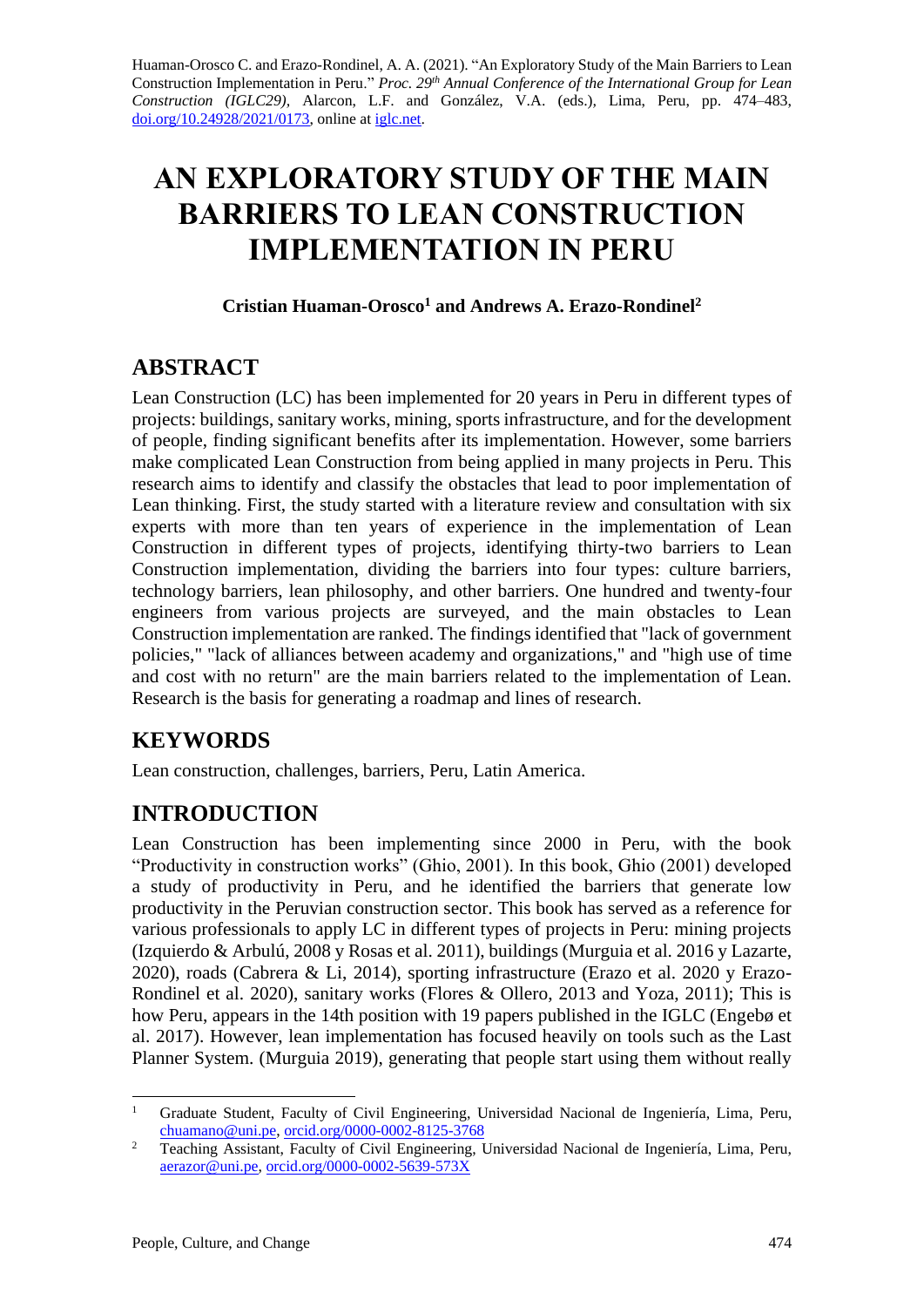understanding the benefits and purpose of Lean thinking. (Almanei et al., 2017); time and cost resources invested in implementation and continue to have problems of poor team coordination, unaligned objectives among project stakeholders, and unreliable planning.

Thus, the following study aims to identify the main barriers that make Lean Construction challenging to implement in Peru. First, a literature review of LC implementation barriers is conducted and validated with the judge experts with more than ten years of experience in LC implementation. After this, we surveyed professionals with 0 to 20 years of experience and with different roles in the industry (planning engineers, field engineers, project managers, technical office engineers, among others); with the data obtained from the surveys, we proceeded to identify the main barriers to LC implementation in Peru. The contribution of the research allows the involvement of the state, universities, and companies to disseminate its implementation in as many projects as possible, help professionals to highlight the barriers, and generate a roadmap to guide organizations.

## **LITERATURE REVIEW**

Lean Construction is everyone's participation in the organization to identify waste and make minor incremental improvements daily, moving everyone in the same direction with common goals. Salvatierra et al. (2015) argue that implementing LC in an organization over the long term requires that people in the organization focus on Philosophy (All must understand lean principles, waste, and customer value). A culture generates social interaction among team members to engage them and adopt the philosophy to the project's complexities and technology that permits apply the philosophy through tools in an iterative process of continuous learning.

The partial or erroneous implementation of Lean Construction results in poor project management, poor coordination with the teams, and unreliable planning, affecting the trust between management and project workers. (Loosemore 2014). Most organizations start by implementing LC using part of the principles or tools (Soren 2014), generating that people implement LC without understanding the philosophy. Also, other organizations suffer in the implementation of LC due to the complexities and many participants in construction projects. These factors lower expectations and are perceived as high use of resources, cost, and time, returning to traditional systems (Okere 2017).

The most recurrent barriers that practitioners face when implementing lean could be indicated as inadequate training of practitioners, lack of top management leadership, long-term LC implementation planning, and people's resistance to change. Alarcón et al. (2002) refer that the full support of top management is required and that the information is available at all levels of the organization. Salvatierra et al. (2015) claim that implementing LC in the short term in temporary projects generates new problems. From the literature, barriers related to people, business, and education are observed. However, little is known about the specific factors that hinder LC deployment in Peru. Also, there is little knowledge about the impact of company size and sector on LC implementation. Understanding these factors would help engineers make better decisions when implementing LC in their projects or organization.

#### **LEAN IMPLEMENTATION BARRIERS**

Based on the Literature Review, we identified and classified barriers using the triangle of sustainable Lean practices (Salvatierra et al., 2015). The barriers identified are classified in table 1.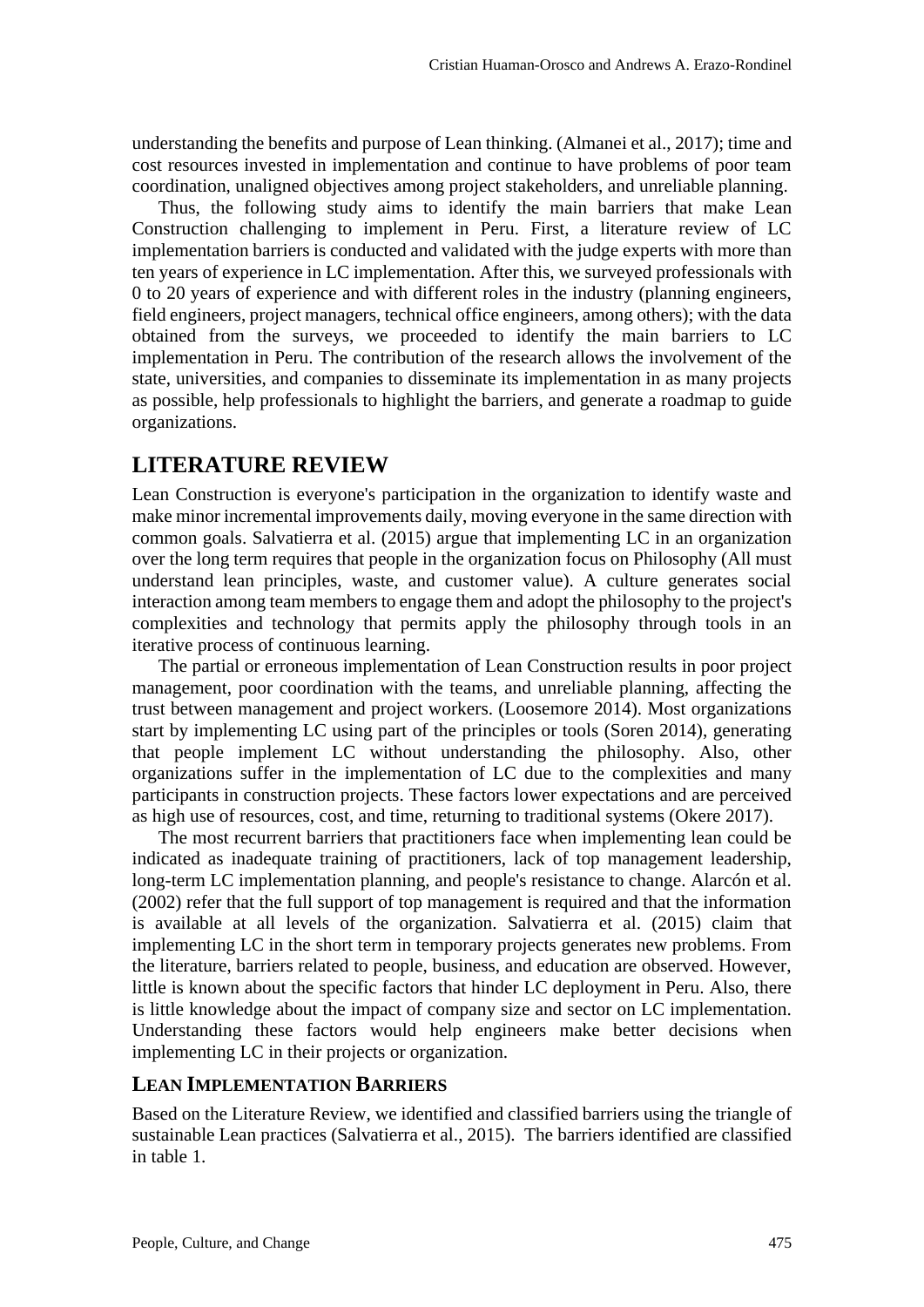| Table 1: Barriers associated with the lean implementation.                                                                                         |                                     |  |  |  |
|----------------------------------------------------------------------------------------------------------------------------------------------------|-------------------------------------|--|--|--|
| <b>Variable</b>                                                                                                                                    | <b>Reference</b>                    |  |  |  |
| Barriers associated with the Lean philosophy                                                                                                       |                                     |  |  |  |
| Lack of understanding of the fundamental purpose and rationale<br>for Lean implementation.                                                         | (Walter et al. 2020)                |  |  |  |
| Lack of transparent information between team members and<br>management, reducing reliability in Lean.                                              | (Liu et al. 2020)                   |  |  |  |
| Local and not global flow optimization                                                                                                             | (Almanei et al. 2017)               |  |  |  |
| Lack of information exchange between teams, suppliers,<br>subcontractors, etc.                                                                     | (Demirkesen et al.<br>2019)         |  |  |  |
| Lack of long-term thinking in the organization for Lean<br>implementation                                                                          | (Shang y Sui Pheng<br>2014)         |  |  |  |
| Lack of clear definition of scope, identifying value and definition<br>from the customer's point of view.                                          | (Sarhan y Fox 2012)                 |  |  |  |
| Long duration of the Lean learning curve                                                                                                           | (Almanei et al. 2017)               |  |  |  |
| Lack of leadership and empowerment of people in the project.                                                                                       | (Alarcón et al. 2005)               |  |  |  |
| <b>Barriers associated with the lean culture</b>                                                                                                   |                                     |  |  |  |
| Lack of centralized, stored, and shared information to generate a<br>continuous improvement cycle.                                                 | (Alarcón et al. 2005a)              |  |  |  |
| Incorrect selection of Lean tools                                                                                                                  | (Albliwi et al. 2014)               |  |  |  |
| Ease of communication from top management with improvement<br>initiatives.                                                                         | (Almanei et al. 2017)               |  |  |  |
| Resistance to change of people in the organization                                                                                                 | (Murguia 2019)                      |  |  |  |
| <b>Barriers associated whit the lean tools</b>                                                                                                     |                                     |  |  |  |
| Lack of self-criticism to learn from mistakes and identify<br>problems                                                                             | (Alarcón et al. 2005)               |  |  |  |
| Lack of improvement culture throughout the organization                                                                                            | (Walter et al. 2020)                |  |  |  |
| Inability to measure team performance and progress                                                                                                 | (Omran y Abdulrahim 2015)           |  |  |  |
| Lack of advance work planning and realistic scheduling using<br>Lean tools                                                                         | (Cano et al. 2015; Murguia<br>2019) |  |  |  |
| Lack of time to implement Lean in ongoing projects                                                                                                 | (Soto 2016)                         |  |  |  |
| Lack of collaboration of all project stakeholders at all levels and<br>early stages of design and production (suppliers,<br>subcontractors, etc.). | (Shang y Sui Pheng 2014)            |  |  |  |
| People use tools without supporting them with culture and<br>philosophy.                                                                           | (Salvatierra et al. 2015)           |  |  |  |
| Other barriers related to lean implementation.                                                                                                     |                                     |  |  |  |
| Replicating the Lean strategy of another organization                                                                                              | (Albliwi et al. 2014)               |  |  |  |
| Lack of top management commitment to the implementation                                                                                            | (Demirkesen et al. 2019)            |  |  |  |
| Lack of knowledge and experience of implementers                                                                                                   | (Soren 2014)                        |  |  |  |
| Lack of collaborative work between academia and the<br>construction industry                                                                       | (Tsao et al. 2012)                  |  |  |  |
| High cost of implementation                                                                                                                        | (Bashir et al. 2015)                |  |  |  |

| Table 1: Barriers associated with the lean implementation. |
|------------------------------------------------------------|
|------------------------------------------------------------|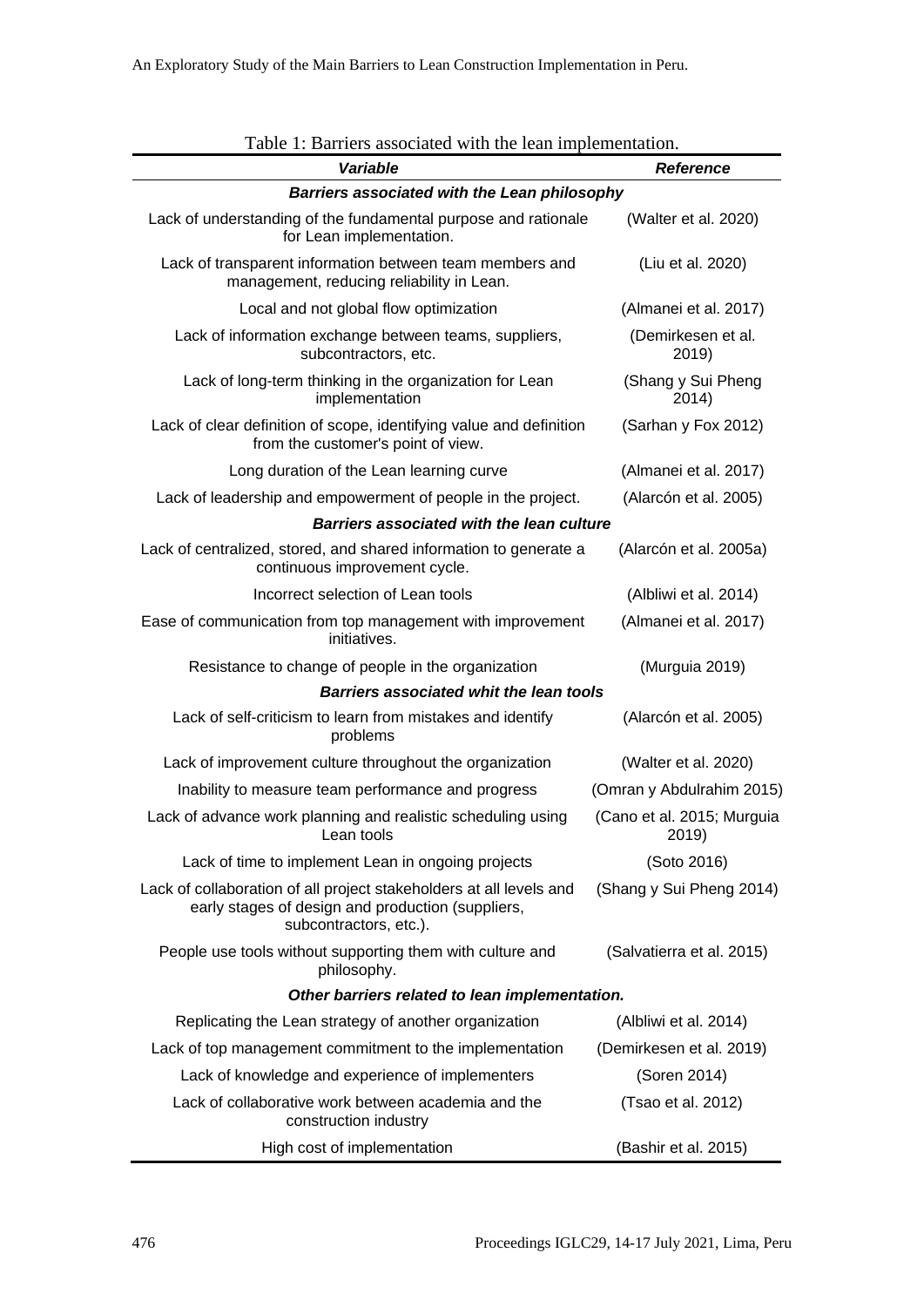## **RESEARCH METHOD**

To better understand the study phenomenon, the authors conducted a literature review of Lean implementation barriers, followed by expert feedback and validation. The mixedmethod was used to take a "snapshot" of the study phenomenon (Cresswell, 2014), integrating qualitative and quantitative questions. Research starts with a literature review; later Lean Experts are selected for exploratory interviews and validation of the barriers. Finally, the mass survey is taken (See Figure 1).



Figure 1. Research methodology.

## **LEAN EXPERTS SELECTION**

Nine expert professionals are targeted to be part of the research to align the objectives of the study; only six experts are selected based on the following characteristics:

- Civil Engineer with more than twelve years of experience implementing lean.
- Professionals with teaching experience, published articles and at least a master's degree.

The interview with the experts are based on general and structured interviews; the following results are obtained in the three stages of the interview:

| <b>Stage</b> | <b>Structure</b>                                                                                                                            | <b>Results</b>                                                                                                                                                                                                                                                      |
|--------------|---------------------------------------------------------------------------------------------------------------------------------------------|---------------------------------------------------------------------------------------------------------------------------------------------------------------------------------------------------------------------------------------------------------------------|
|              | General data,<br>experience in its<br>implementation,<br>results obtained in its<br>implementation and<br>difficulties.                     | Served as a criterion for the selection of the expert.<br>To know the expert's profile.<br>Preliminary overview of the study phenomenon and<br>alignment of the study goal.                                                                                         |
| $\mathbf{I}$ | Questions related to<br>the type of project for<br>each expert.<br>Preliminary review of<br>barriers according to<br>literature references. | Emphasis on barriers according to the type of project.<br>Readjustment of the negative syntax to positive or neutral,<br>to avoid influencing and sympathizing with the respondent.<br>Priority was given to 32 barriers out of 78 identified in the<br>literature. |
| Ш            | Review of questions to<br>achieve objectives.<br>Validation of barriers<br>through the experience<br>of each expert.                        | Final survey.<br>Identification of patterns of barriers and the study<br>population.<br>A section was incorporated to survey university students.                                                                                                                   |

| Table 2: Expert interview results. |  |  |
|------------------------------------|--|--|
|------------------------------------|--|--|

After stage two, the experts identied the next new barriers: (1) Contracts do not require the use of Lean, leaving it to the company's choice. (2)Low capacity of people to recognize waste. (3) Lack of government policies to incentivize the use of Lean. (4) People in meetings do not respect the opinion of others and impose their ideas. (5) The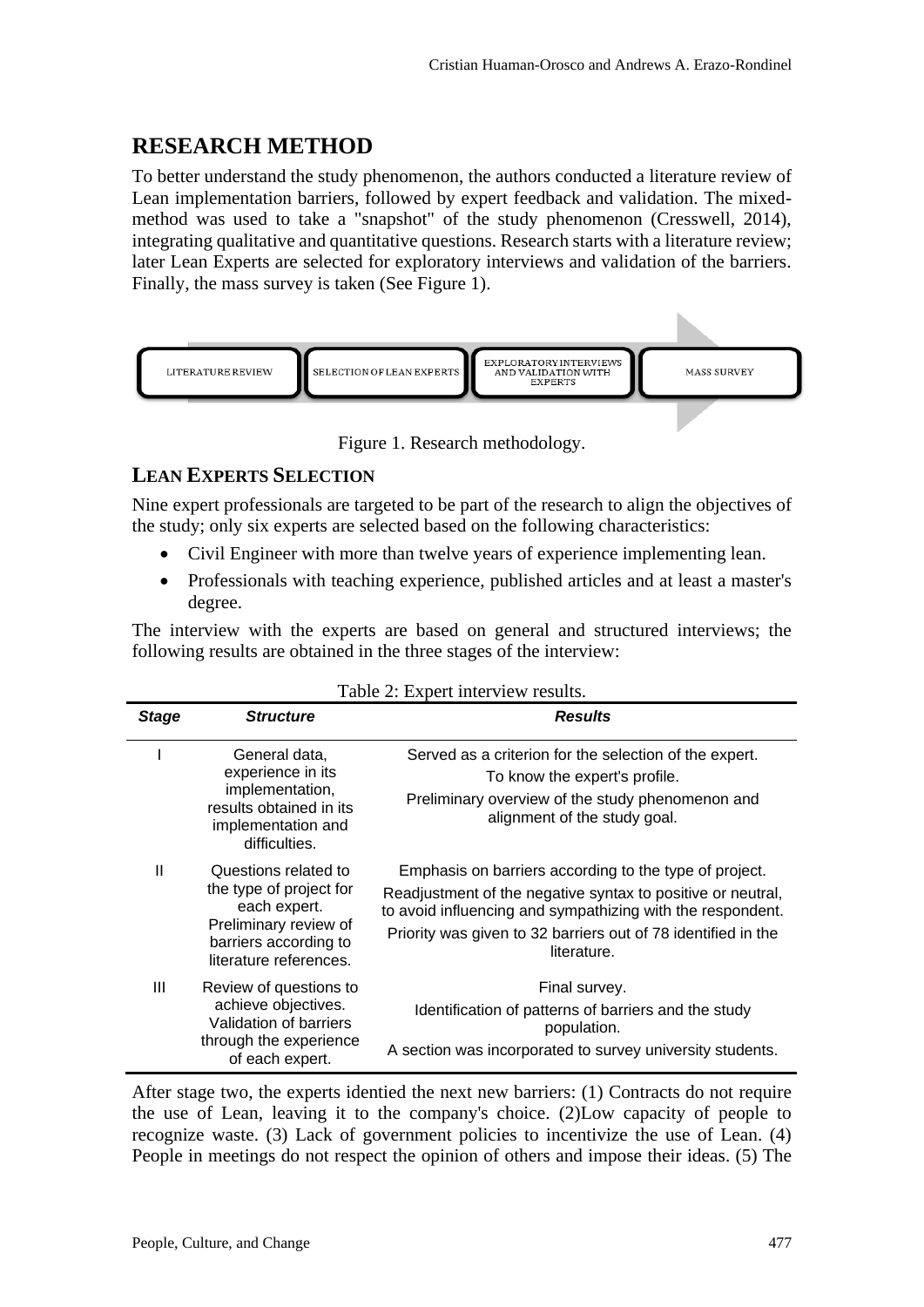low empowered capacity of people in the organization delays decision making. (6) Low organizational commitment. (7) Do you agree that universities provide sufficient lean training to perform in the labor market.

#### **SAMPLING, PROFILE AND RESPONDENT ETHICS**

In this study, accidental non-probability sampling has been performed based on the researchers' knowledge, experts, and the study objectives. The characteristics of the respondents are Peruvian civil engineers with at least two years of experience working under the Lean philosophy or participating in a project implemented with Lean. Ethical issues were related to the confidentiality and data protection of the survey. Respondents are aware that they could leave the questionnaire at any time.

#### **INSTRUMENTS, DATA SIZES AND DATA ANALYSIS**

The survey followed a cross-sectional process to get the most important data and ease of remote response. The questionnaire had 40 open-ended and closed-ended questions. The research team disseminated the survey to Lean organizations, companies, and professionals involved in LC practices through e-mails, social networks, and professional networks. After that, the team sent a total of 1300 mailings. One hundred seventy-four participants complete the survey; 50 are discarded for not meeting the study profile, abandoned surveys, or anomalous data correlation between themselves or about the mean. Barriers are evaluated using a Likert scale of 1 to 5 points, asking respondents to rate which variables they most frequently experienced in their project and are evaluated as "Never=1, Rarely=2, Occasionally=3, Frequently=4 and Very frequently=5". For example, how often does the project team experience reflections on activities carried out and suggestions for good practices? The respondent can choose to rate on a scale of 1 to 5. Thus, the more frequently used, the more common practice among professionals and the less frequently used the practices become barriers that prevent the development of the implementation. The average frequency of use is used to prioritize barriers, where the lower the numerical value, the higher the priority as a barrier. Quantitative data were analyzed and represented with descriptive statistics. The qualitative data served to confirm, corroborate, and have explanations of the barriers. After that, the integration of both data allowed for a better analysis of the study.

#### **JUSTIFICATION OF THE METHOD**

The mixed-method is used to have a better understanding of the phenomenon. The mixed method allows a greater variety of perspectives on frequency, generality, complexity, size, and comprehension of the problem. Quantitative to identify the company's size, years of experience, frequency of use of best practices. Qualitative to describe their experiences, personal difficulties, or experiences. Integrating both methods allowed the questionnaire to be improved by the experts. After the pilot plan, new questions are identified and readjusted thanks to the corroboration of qualitative and quantitative data. Nonprobabilistic and accidental sampling is used to get as much data as possible conditioned to the study's objectives.

# **RESULTS AND DISCUSSION**

Experts validated the questionnaire and the consistency of 0.95 or 5% error with Cronbach's Alpha( $\alpha$ ). Table 3 shows the relevant results of the 124 respondents.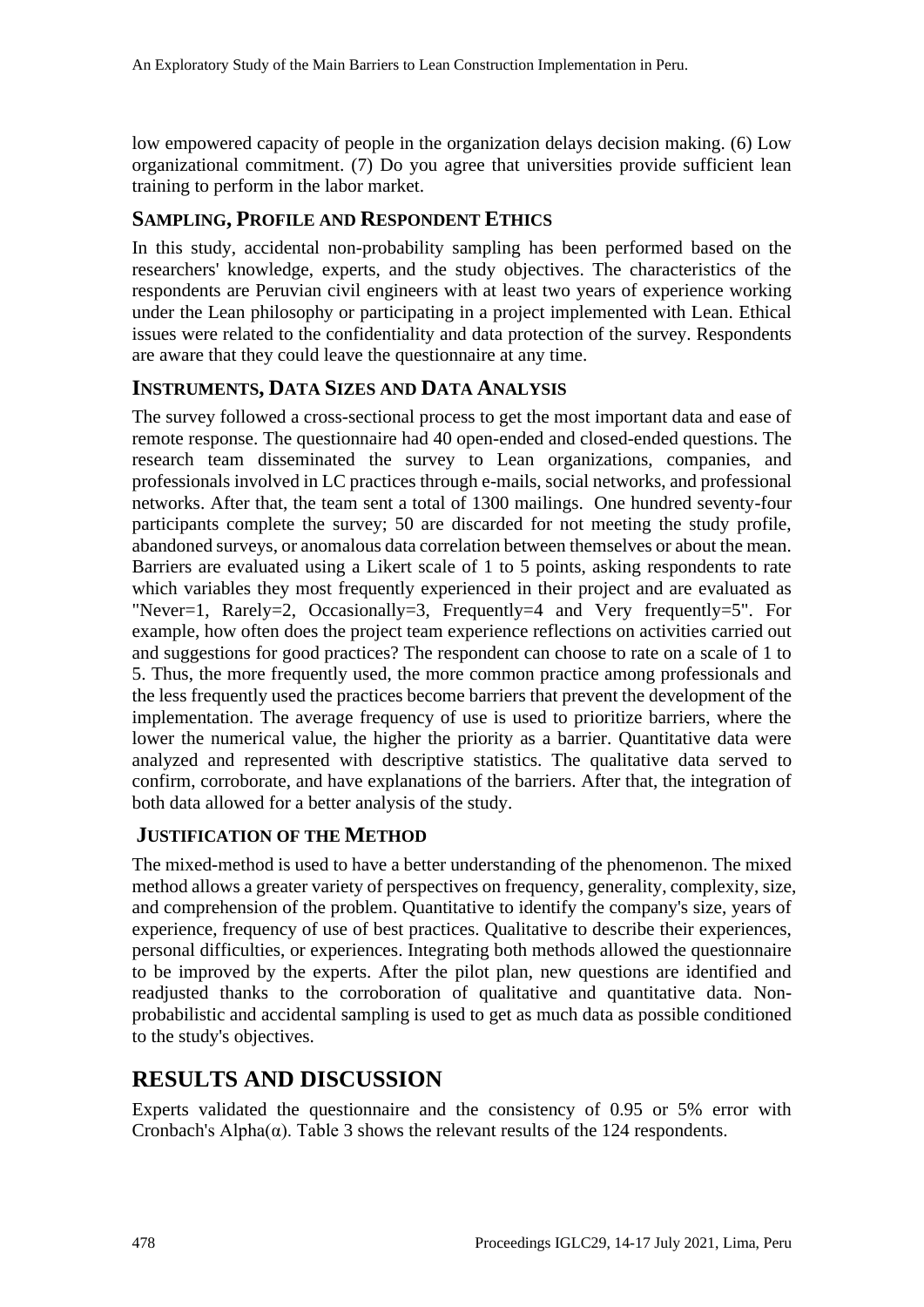| <b>Demographic characteristics</b> | <b>Frequency</b> | Percentage |
|------------------------------------|------------------|------------|
| <b>Experience</b>                  |                  |            |
| 1-5 years                          | 82               | 66.39%     |
| 6-10 years                         | 24               | 19.33%     |
| $11-15$ years                      | 10               | 7.56%      |
| 16-20 years                        | 6                | 5.04%      |
| More than 20 years                 | $\overline{2}$   | 1.68%      |
| Experience working with lean.      |                  |            |
| 1-2 years                          | 51               | 41.13%     |
| 3-5 years                          | 38               | 30.65%     |
| 6-8 years                          | 21               | 16.94%     |
| 9-10 years                         | 12               | 9.68%      |
| More than 10 years                 | $\overline{2}$   | 1.61%      |
| <b>Organization</b>                |                  |            |
| Construction                       | 92               | 73.95%     |
| Consulting and project supervision | 9                | 7.56%      |
| Project formulation and design     | 8                | 6.72%      |
| Project logistics and maintenance  | 4                | 2.52%      |
| suppliers                          | $\overline{2}$   | 1.68%      |
| other                              | 9                | 7.56%      |
| <b>Project Type</b>                |                  |            |
| <b>Buildings</b>                   | 59               | 47.5%      |
| Infrastructure                     | 37               | 30%        |
| Industrial plants                  | $\overline{7}$   | 5%         |
| Energy and oil                     | 6                | 4.17%      |
| Other                              | 15               | 11.67%     |
| Size of organization               |                  |            |
| micro (1 to 10 people)             | 27               | 22%        |
| small (10 to 50 people)            | 32               | 26%        |
| medium (50 to 250 people)          | 30               | 24%        |
| Large (more than 250 people)       | 35               | 28%        |

Table 3. Bibliographic characteristics of the survey respondents.

The main barriers identified are related to the group of other factors and philosophy. The other group is related to policy factors and the public project management system. The understanding of the philosophy is still difficult. Using descriptive statistics, Table 4 shows that "Lack of government policies to encourage the use of Lean" and "Lack of collaborative work between academia and the construction industry" are the most significant barriers. It can be determined that the government and academia play a significant role in generating a Lean system, where builders, designers, suppliers, and subcontractors are quickly integrated into Lean practices. "High cost of implementation" shows that practitioners identify that it requires a high degree of time and financial resources, especially time. "Low empowered capacity of people in the organization delays decision making," "Low knowledge of Lean among university graduates" indicate that professionals have low knowledge of Lean, making it difficult for them to empower themselves and lead Lean implementation. "Lack of top management commitment to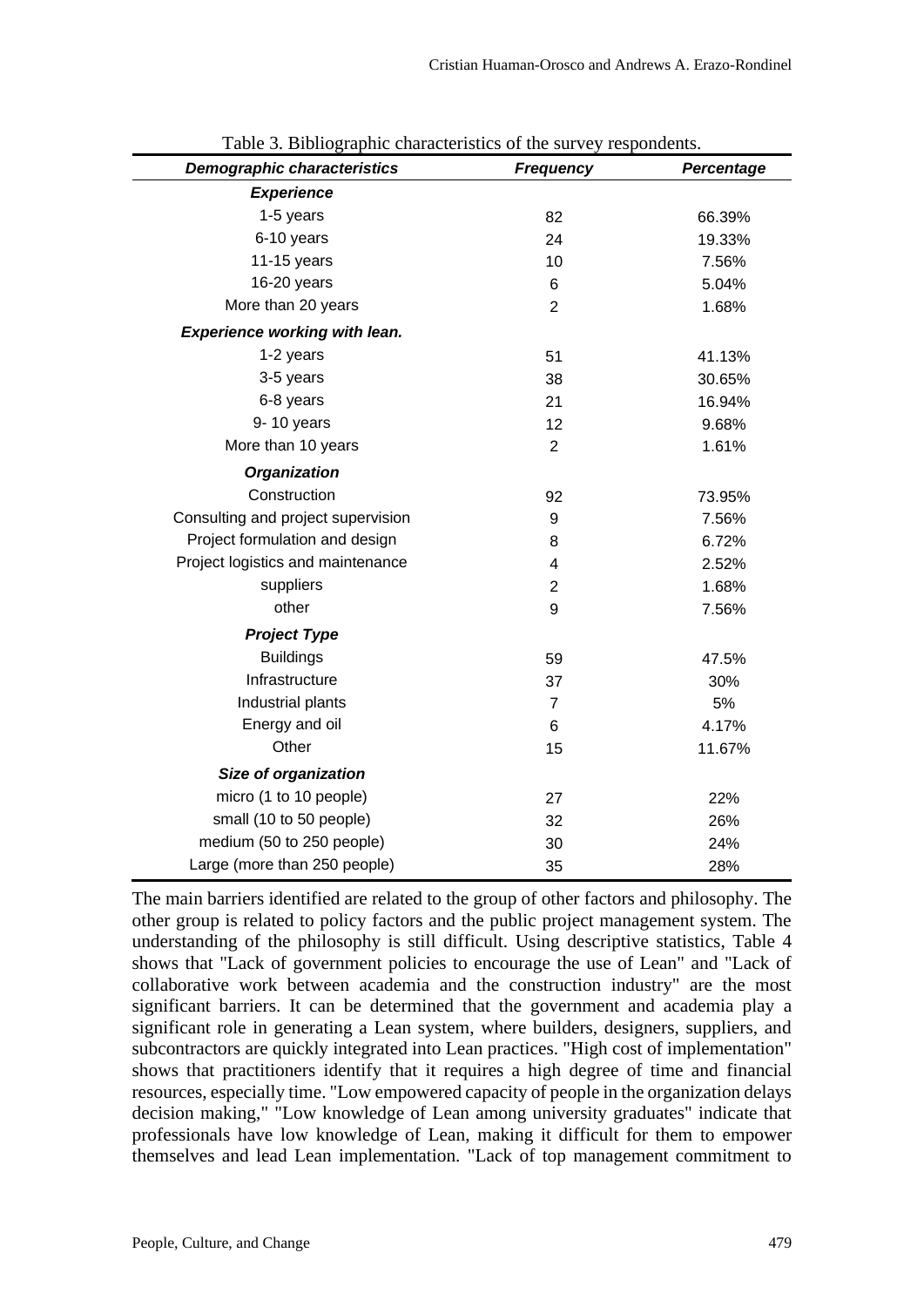implementation" and "Long duration of the Lean learning curve" show that companies do not have top management leadership and do not have labor insertion policies to generate gradual knowledge in Lean implementation. "Lack of knowledge of the fundamental purpose and rationale for Lean implementation" shows that it is still complex for people to understand Lean due to the low number of resources in the language and local studies on the benefits of Lean. "Contracts do not require the use of Lean, leaving it to the company's choice" and "Lack of time to implement Lean in ongoing projects" show that clients are unaware of the benefits of applying Lean in their project and require their builders to use it.

| Variable                                                                              | s.d. | <b>Mean</b> | <b>Rank</b> |
|---------------------------------------------------------------------------------------|------|-------------|-------------|
| Lack of government policies to encourage the use of Lean.                             | 1.71 | 2.51        | 1           |
| Lack of collaborative work between academia and the<br>construction industry.         | 1.39 | 2.57        | 2           |
| High cost of implementation                                                           | 1.02 | 2.74        | 3           |
| Low empowered capacity of people in the organization<br>delays decision making.       | 0.84 | 2.95        | 4           |
| Low knowledge of Lean among university graduates.                                     | 0.89 | 2.95        | 5           |
| Lack of top management commitment to implementation                                   | 1.38 | 3.04        | 6           |
| Long duration of the Lean learning curve                                              | 1.15 | 3.04        | 7           |
| Lack of knowledge of the fundamental purpose and rationale<br>for Lean implementation | 0.86 | 3.17        | 8           |
| Contracts do not require the use of Lean, leaving it to the<br>company's choice.      | 1.57 | 3.18        | 9           |
| Lack of time to implement Lean in ongoing projects                                    | 1.41 | 3.21        | 10          |

Table 4: Most important barriers to Lean Construction implementation

The study results show that the lack of government policies to incentivize the use of Lean, many authors consider this as an important barrier (Cano et al., 2015; Demirkesen et al., 2019). Lack of government policies demonstrates the importance of the government to generate lean practitioner environments to engage and empower their organization as the final customer, and the government can demand organizations due to significant investments in public projects. The government needs to change, update, and adapt its project bidding policies to break its traditional project management. The little interaction between academia and industry is corroborated by the few courses dictated on LC in universities, and this point was also mentioned by (Ghio 2001; Tsao 2012). The government and academia oversee disseminating, educating, and training professionals to generate a Lean environment; academy and organization alliances could help solve problems, generate more academic resources in research and create a career line for those involved. The "high resource costs in implementation" are related to the fact that a lot of time effort is required to train project people and a cost with no return due to the temporality of the project; this finding is related to Almanei et al. (2017). This barrier is generated because practitioners still do not understand the benefits of Lean in the long term and focus to a greater extent on the short term. Finally, the "lack of knowledge of Lean in the qualified professionals" is a barrier many implementers agree (Cano et al., 2015; Demirkesen et al., 2019; Walter et al. 2020). Overcoming this barrier will allow the spread of Lean and reduce the impact of other barriers such as: "resistance to change,"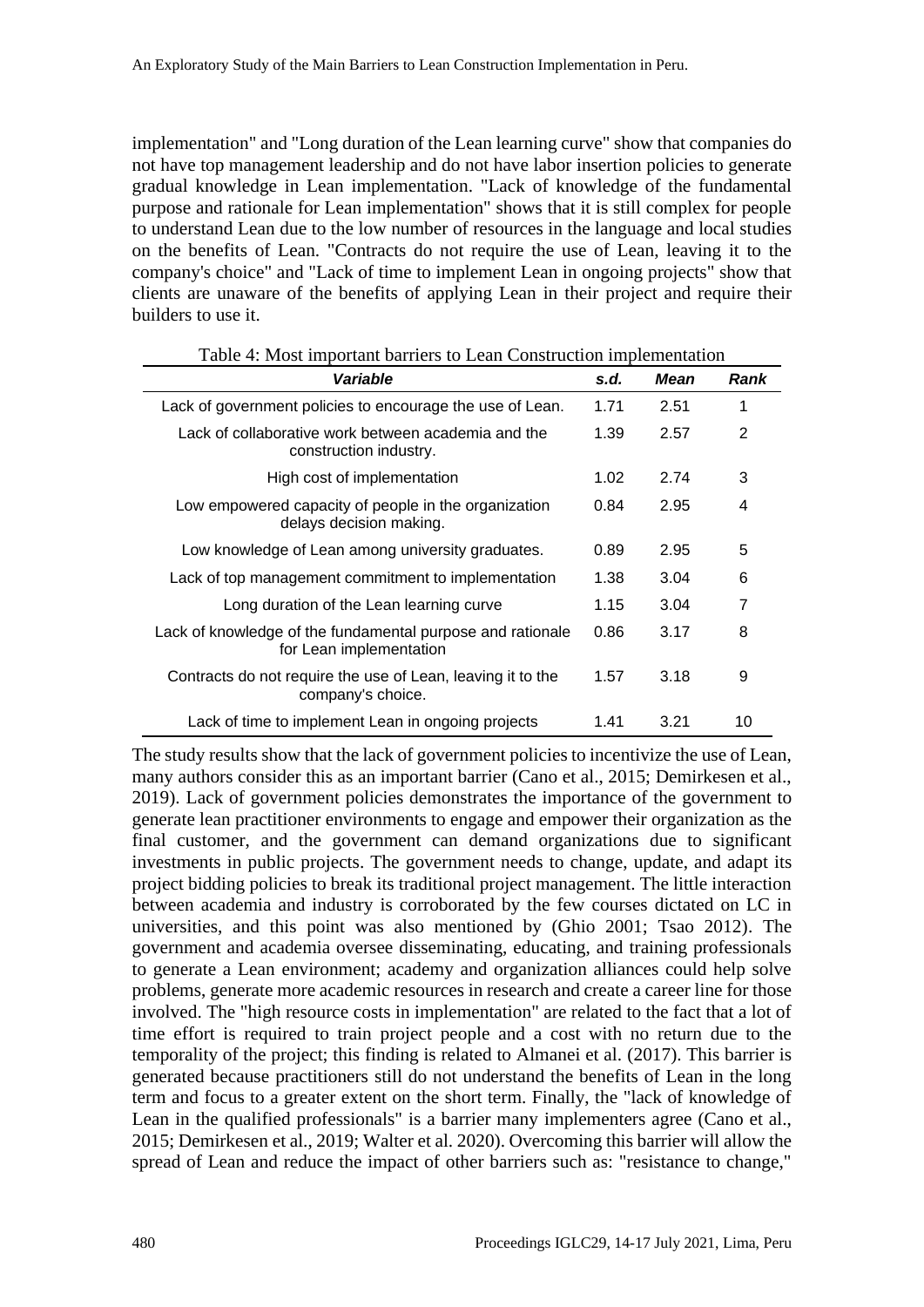"the perception of the high cost of implementation," "top management does not support the changes," and others. Lean implementation is not directly related to concepts or techniques but business processes. The implementation must be done at the enterprise level, but it requires management and managing the learning curve.

## **CONCLUSIONS**

Implementing Lean in Peru may be relatively new to many. The study focuses on identifying the main barriers to successful Lean implementation. The information gathered from implementers and the literature reviews used in the study show that the main barriers are: "Lack of government policies," "Lack of collaborative work between academia and business," "High cost of implementation," and "Lack of knowledge of lean in professionals graduated from universities." The barriers identified in the literature review in international research are not reflected in Peru; so, specific barriers are depending on the geographical location, the political context, and the type of industry. Peruvian professionals show a low level of awareness and knowledge about lean. These results evidence the need to focus more on philosophy and technology. It may be easier to start lean implementation by private companies rather than public companies. Finally, understanding, adapting, implementing, and disseminating Lean in Peru requires much effort by all professionals and the commitment of the State, universities, and companies. This study is the basis for proposing a lean implementation roadmap to reduce these barriers.

## **REFERENCES**

- Alarcón, L., Diethelm, S., Rojo, O., y Calderon, R. (2005). "Assessing the Impacts of Implementing Lean Construction". Proc. 13th International Group for Lean Construction Conference, Sydney, Australia.
- Alarcón, L. F., Diethelm, S., y Rojo, Ó. (2002). "Collaborative Implementation of Lean Planning Systems in Chilean Construction Companies". 10th Annual Conference of the International Group for Lean Construction, Gramado, Brazil.
- Albliwi, S., Antony, J., Lim, S. A. H., y van der Wiele, T. (2014). "Critical failure factors of lean Six Sigma: A systematic literature review". International Journal of Quality and Reliability Management, 31(9), 1012–1030.
- Almanei, M., Salonitis, K., y Xu, Y. (2017). "Lean Implementation Frameworks: The Challenges for SMEs". Procedia CIRP, The Author(s), 63, 750–755.
- Arbulu, R., y Zabelle, T. (2006). "Implementing Lean in Construction: How to Succeed". Proc. 14th Annual Conference of the International Group for Lean Construction, Santiago, Chile.
- Bashir, A., Suresh, S., Oloke, D., Proverbs, D., y Gameson, R. (2015). "Overcoming the Challenges facing Lean Construction Practice in the UK Contracting Organizations". International Journal of Architecture, Engineering and Construction.
- Cresswell, J.W., (2014). Research Design. Qualitative, Quantitative and Mixed methods approach 4th ed., London: Sage.
- Cano, S., Delgado, J., Botero, L., y Rubiano, O. (2015). "Barriers and Success Factors in Lean Construction Implementation Survey in Pilot Contex". Proc. 23rd Annual Conference of the International Group for Lean Construction, Perth, Australia.
- Demirkesen, S., Wachter, N., Oprach, S., y Haghsheno, S. (2019). "Identifying Barriers in Lean Implementation in the Construction Industry". Proc. 27th Annual Conference of the International Group for Lean Construction, Dublin, Ireland.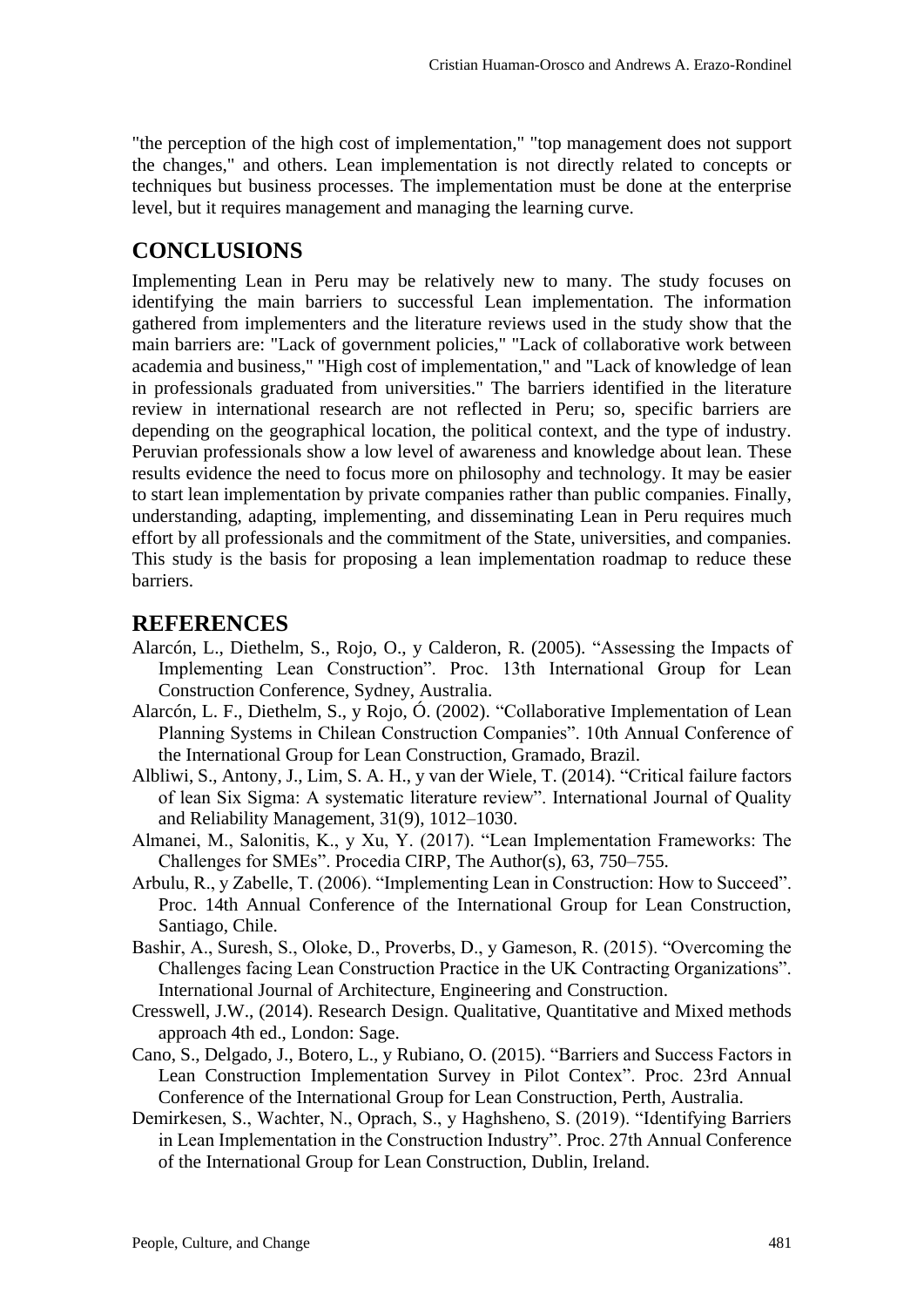- Engebø, A., Drevland, F., Lohne, J., Shkmot, N., y Lædre, O. (2017). "Geographical Distribution of Interest and Publications of Lean Construction". Proc. 25th Annual Conference of the International Group for Lean Construction, Heraklion, Greece.
- Erazo-Rondinel, A. A., Vila-Comun, A., y Alva, A. (2020). "Application of the Last Planner® System in a Sports Infrastructure Project in Perú". Proc. 28th Annual Conference of the International Group for Lean Construction, Berkeley, California.
- Erazo, A., Guzman, G., y Espinoza, S. (2020). "Applying BIM Tools in IPD Project in Perú". Proc. 28th Annual Conference of the International Group for Lean Construction, Berkeley, California.
- Flores, G., y Ollero, C. (2013). "Productivity Improvement Applying Production Management in Projects with Repetitive Activities". Proc. 21st Annual Conference of the International Group for Lean Construction, Fortaleza, Brazil.
- Forero, S., Cardenas, S., Vargas, H., y Garcia, C. (2015). "A Deeper Look Into the Perception and Disposition to Integrated Project Delivery (IPD) in Colombia". Proc. 23rd Annual Conference of the International Group for Lean Construction, Perth, Australia.
- Ghio, V. (2001). Construction Site Productivity. Pontificia Universidad Católica del Perú, Lima.
- Gutiérrez, F. M. (2020). "Influence of Integrated Teams and Co-Location to Achieve the Target Cost in Building Projects". Proc. 28th Annual Conference of the International Group for Lean Construction, Berkeley, California.
- Izquierdo, J. L., y Arbulu, R. (2008). "Application of Production Management in Industrial EPC and Mining Projects in Peru". Proc. 16th Annual Conference of the International Group for Lean Construction, Manchester, UK.
- Liu, C., González, V. A., Liu, J., Rybkowski, Z., Schöttle, A., Mourgues Álvarez, C., y Pavez, I. (2020). "Accelerating the Last Planner System® (LPS) Uptake Using Virtual Reality and Serious Games: A Sociotechnical Conceptual Framework". Proc. 28th Annual Conference of the International Group for Lean Construction, Berkeley, California.
- Loosemore, M. (2014). "Improving Construction Productivity: A Subcontractor's Perspective". Engineering, Construction and Architectural Management, 21(3), 245– 260.
- Murguia, D. (2019). "Factors Influencing the Use of Last Planner System Methods: An Empirical Study in Peru". Proc. 27th Annual Conference of the International Group for Lean Construction, Dublin, Ireland.
- Murguía, D., Brioso, X., y Pimentel, A. (2016). "Applying Lean Techniques to Improve Performance in the Finishing Phase of a Residential Building". Proc. 24th Annual Conference of the International Group for Lean Construction, Massachusetts, USA.
- Okere, G. (2017). "Barriers and Enablers of Effective Knowledge Management: A Case in the Construction Sector". The Electronic Journal of Knowledge Management, 15(2), 85–97.
- Omran, A., y Abdulrahim, A. (2015). "Barriers to prioritizing lean construction in the Libyan Construction Industry". Acta Tehnica Corviniensis, (1998), 1–4.
- Román, B., y Juárez, G. (2014). "A Lean-Triz Approach for Improving the Perfomance of Construction Projects". Proc. 22nd Annual Conference of the International Group for Lean Construction, Oslo, Norway.